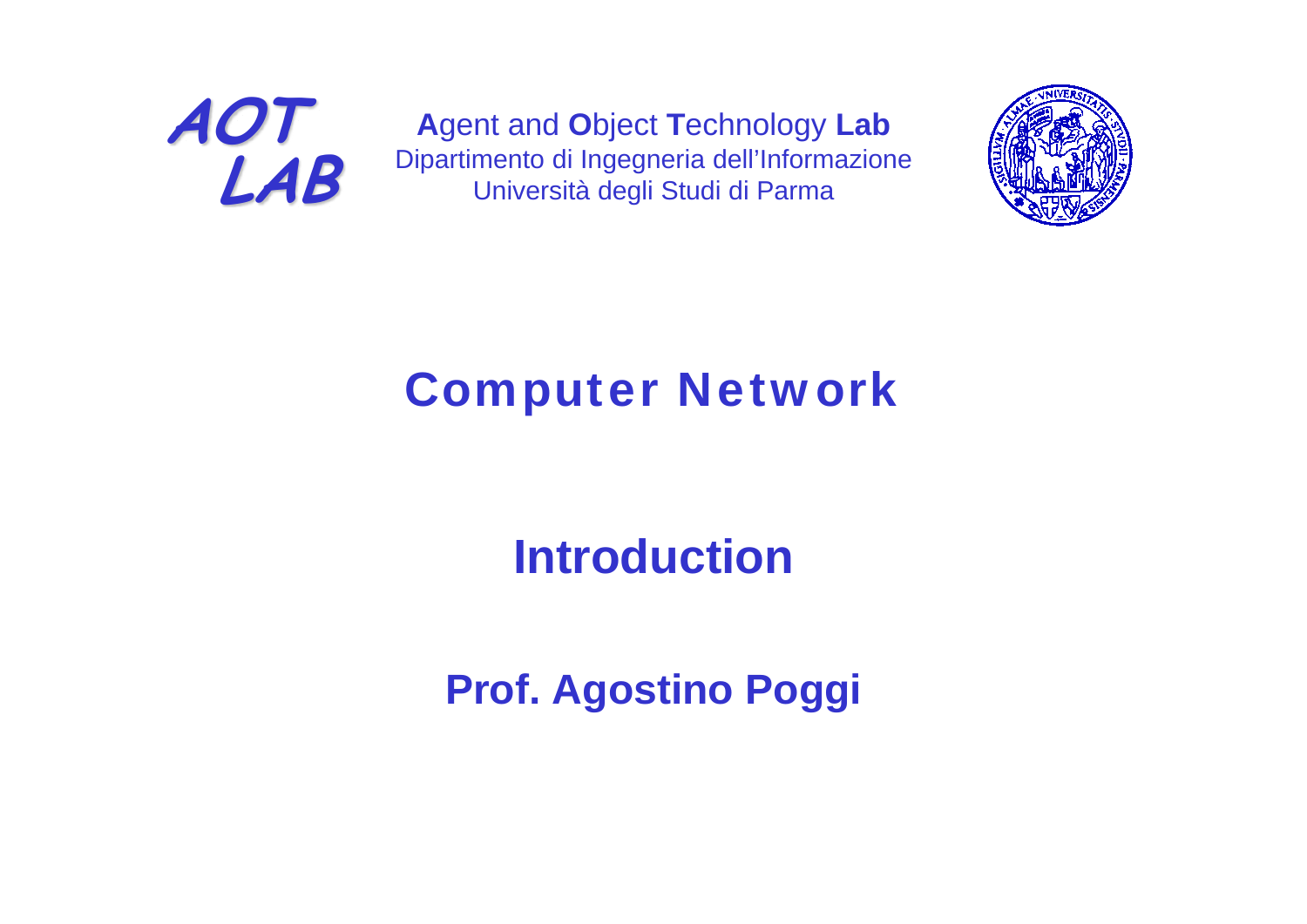**LAB** Summary

### **\* Theory**

- **Data Transmission**
- **Packet Transmission**
- **E** Internetworking
- **Networks for Embedded Systems**
- **Network Programming in Java**
- ◆ Practice
	- **Network Programming in Java**
	- **Software Project**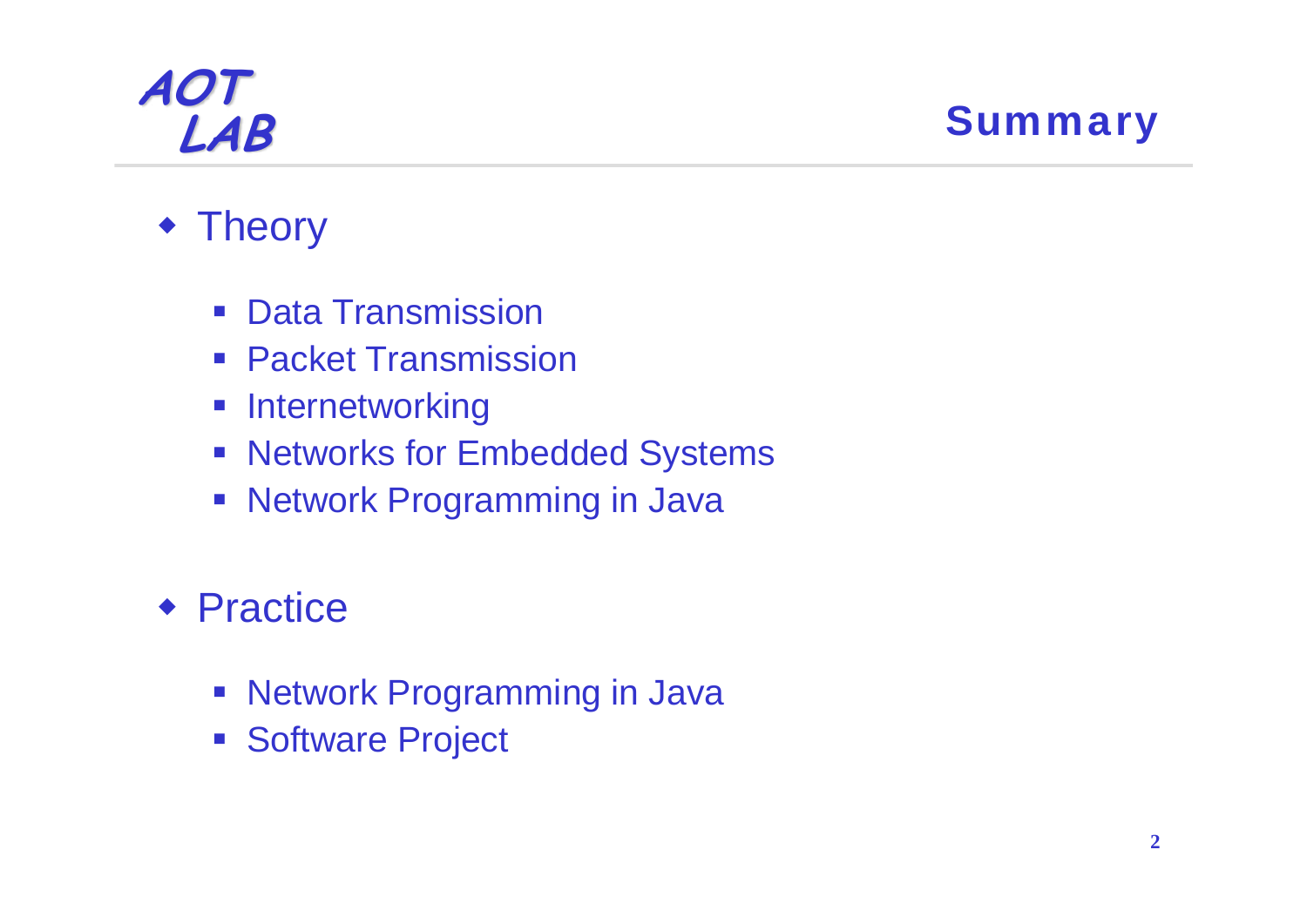

**LAB** Bibliography

 B. A. Forouzan. Data Communications and Networking, Fourth Edition, Mc Graw Hill, 2007

 B. A. Forouzan. Reti di calcolatori e Internet. Mc Graw Hill, 2008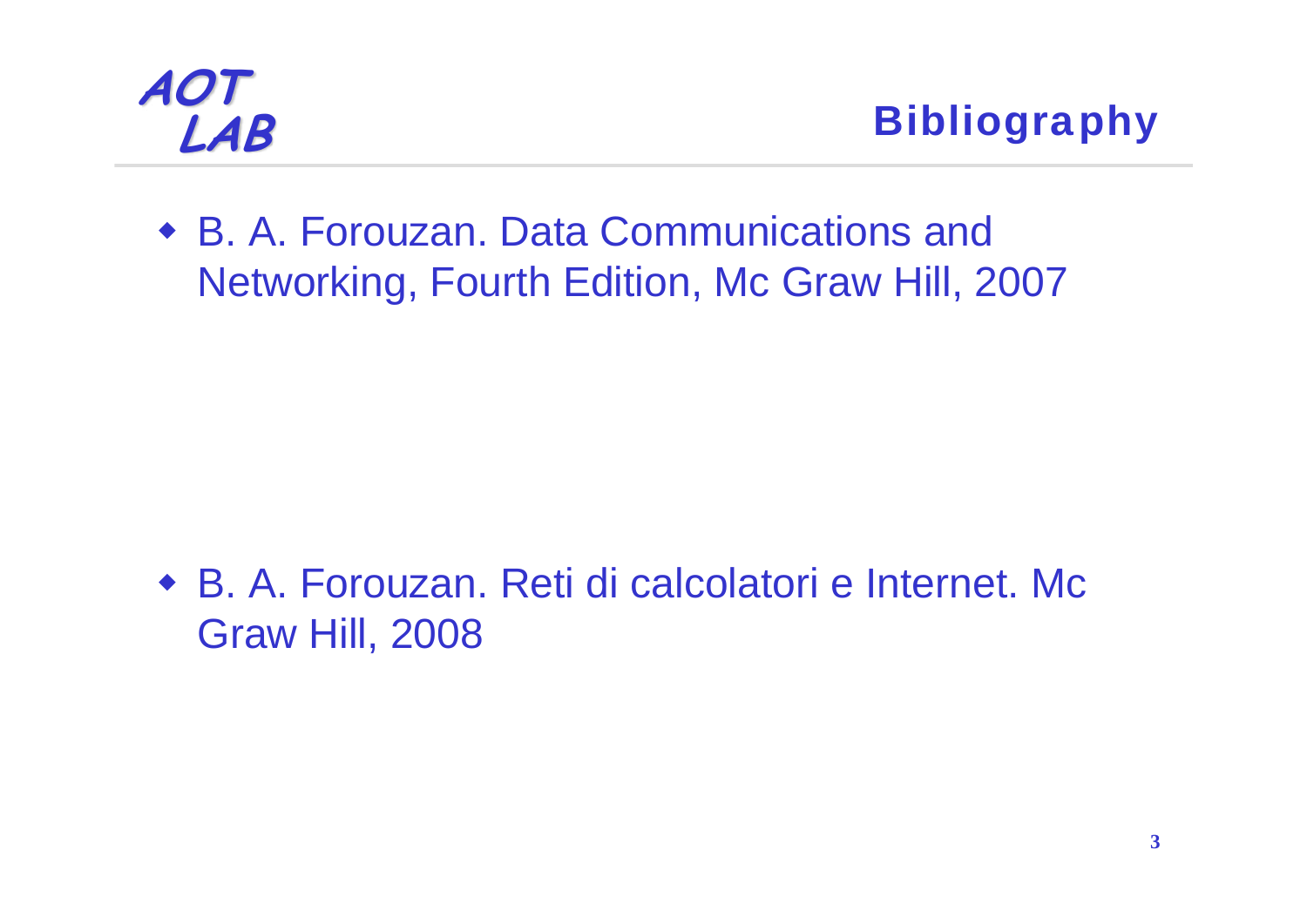

### **LAB** Web Resources

• My Home Page: <http://www.ce.unipr.it/people/poggi>

 $\bullet$  JAVA: [http://java.sun.com](http://java.sun.com/)

♦ IEEE: [http://www.ieee.org](http:///)

Embedded System: [http://www.embedded.com](http://www.embedded.com/)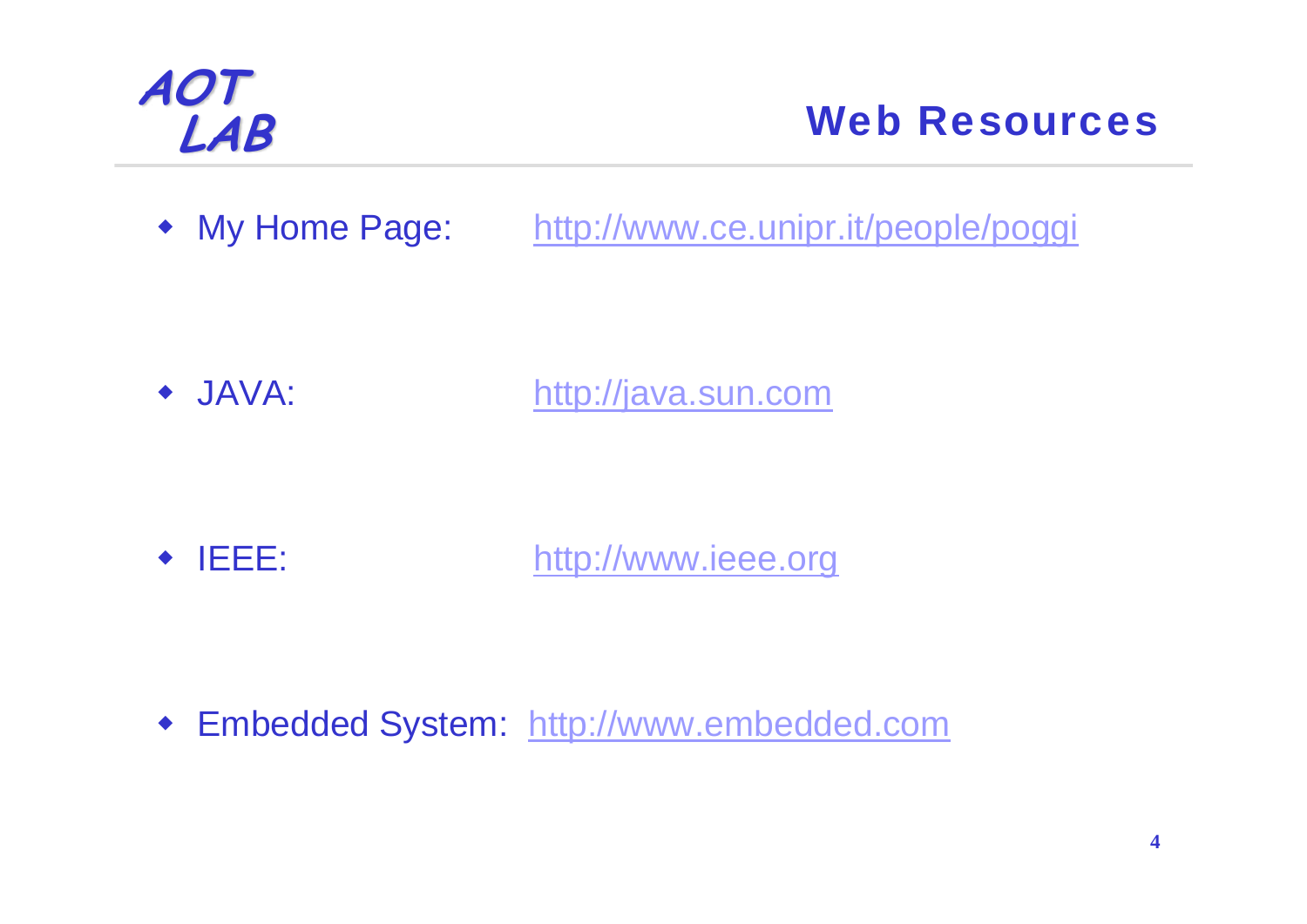### **AOT LAB** Exam



- Three parts:
	- A theory test after the teaching period
	- Optional Lab attendance
	- **A software project**
- The project can be combined with:
	- **Software engineering practical part**
	- **Eab internship**
	- **Final thesis**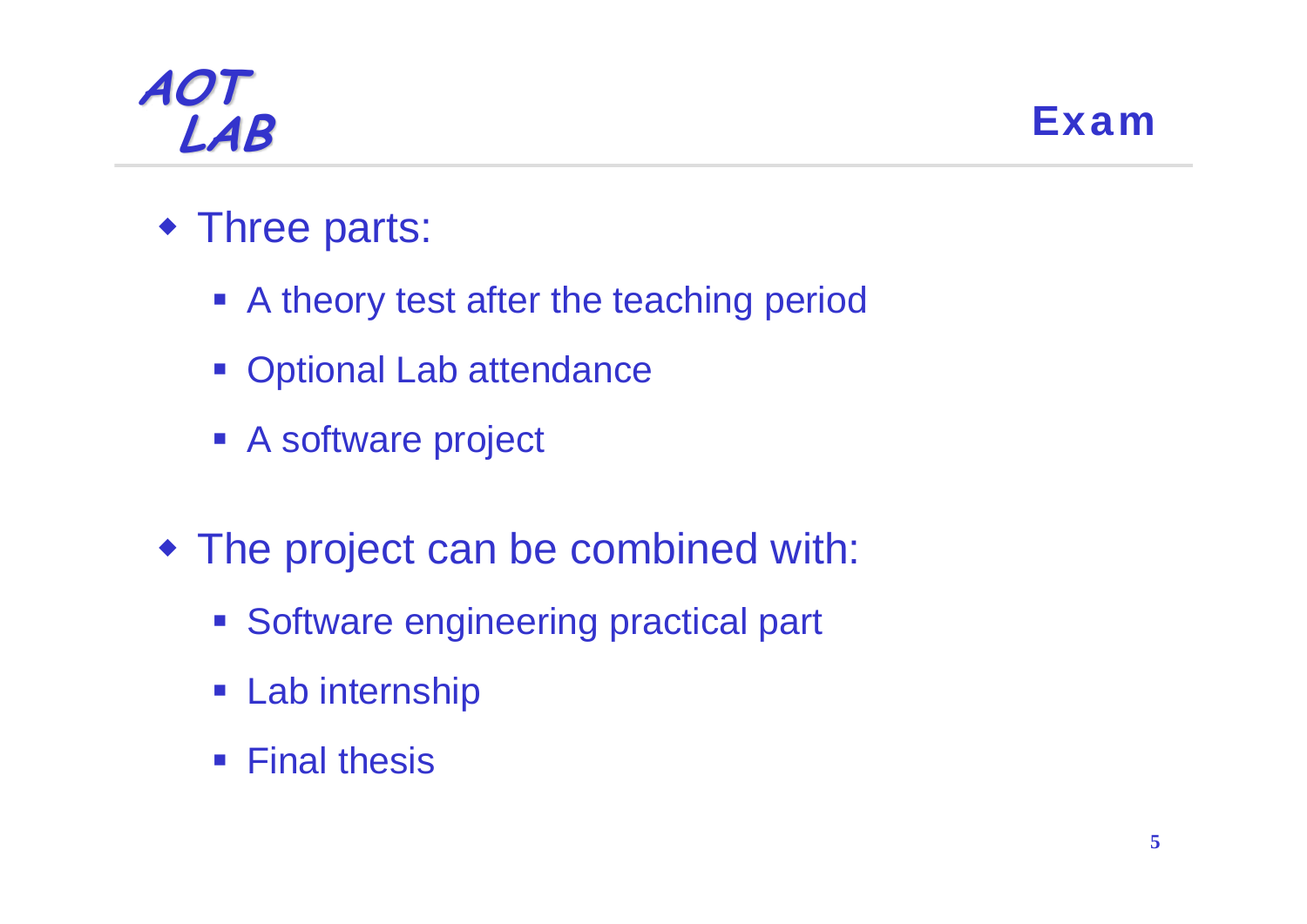- Can be performed alone or with a colleague
- Can be got from April 2009 to February 2010
- Two kinds of project
	- **Software evaluation** 
		- Computer Network [ + Software Engineering ]
	- Software development
		- Computer Network + [ Software Engineering | Lab Internship | Thesis | … ]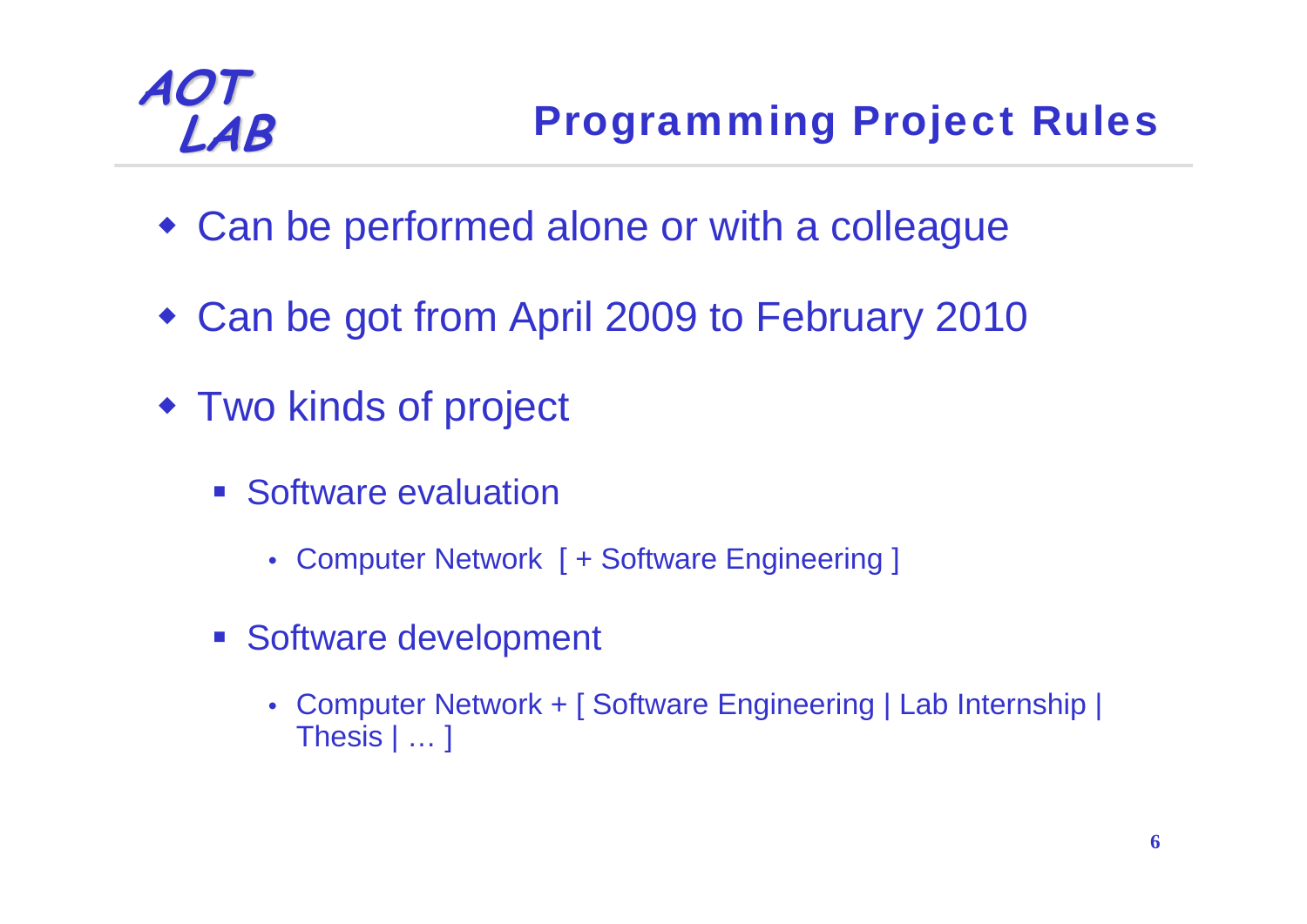- The experimentation of the software
- The development of a very simple application
- The writing of a report composed of:
	- **Software description** 
		- Main features
		- Requirements
		- How to install and use
	- **EXAPPLICATION manual** 
		- Application description
		- Requirements
		- How to install and use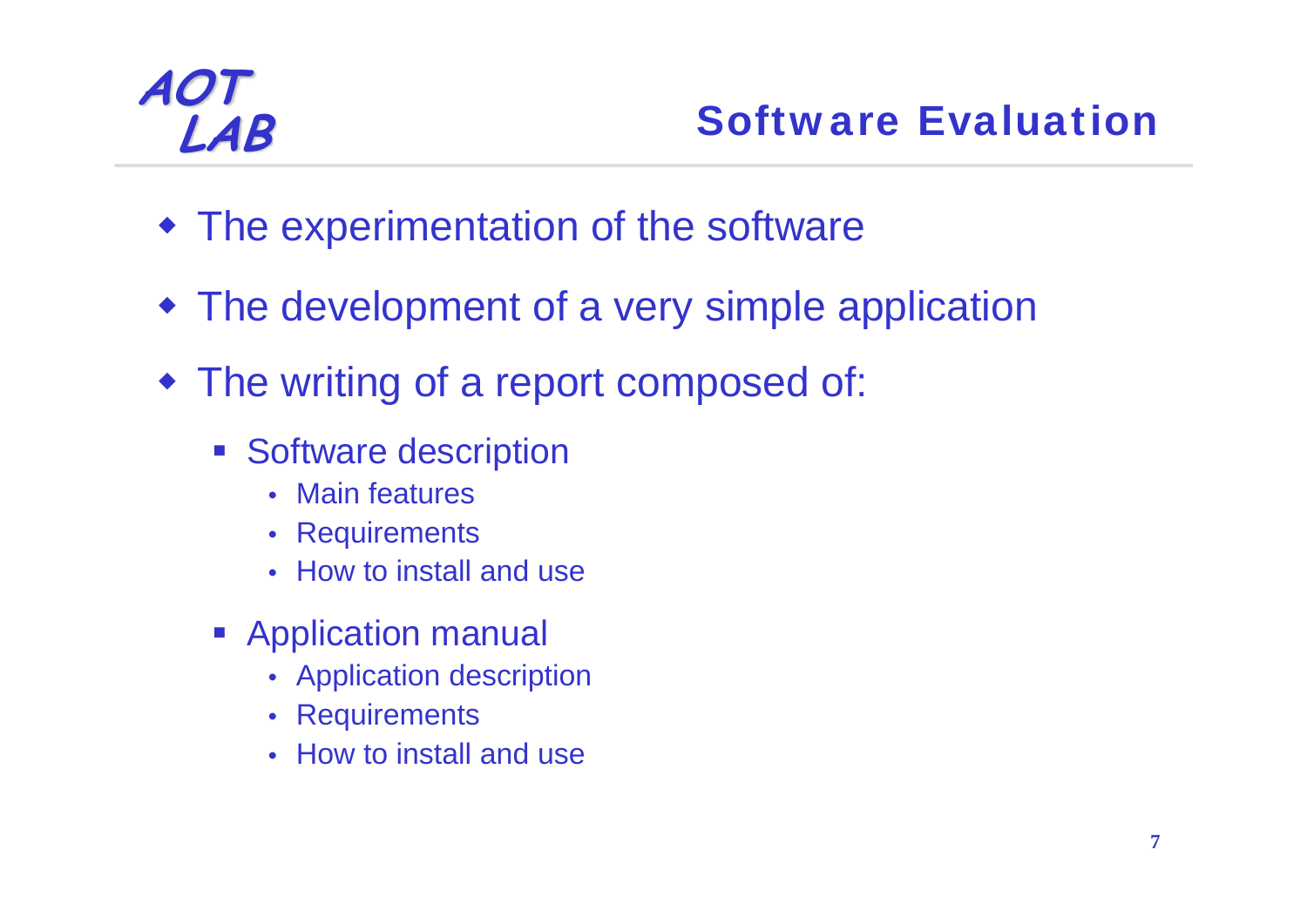- The development of a software library, tool or application
	- The code of the software must be commented by using the standard notations and tools (e.g., Javadoc for Java code)
- The writing of a report composed of:
	- **Software description** 
		- Main features
		- Requirements
		- Design documentation
	- How to install and use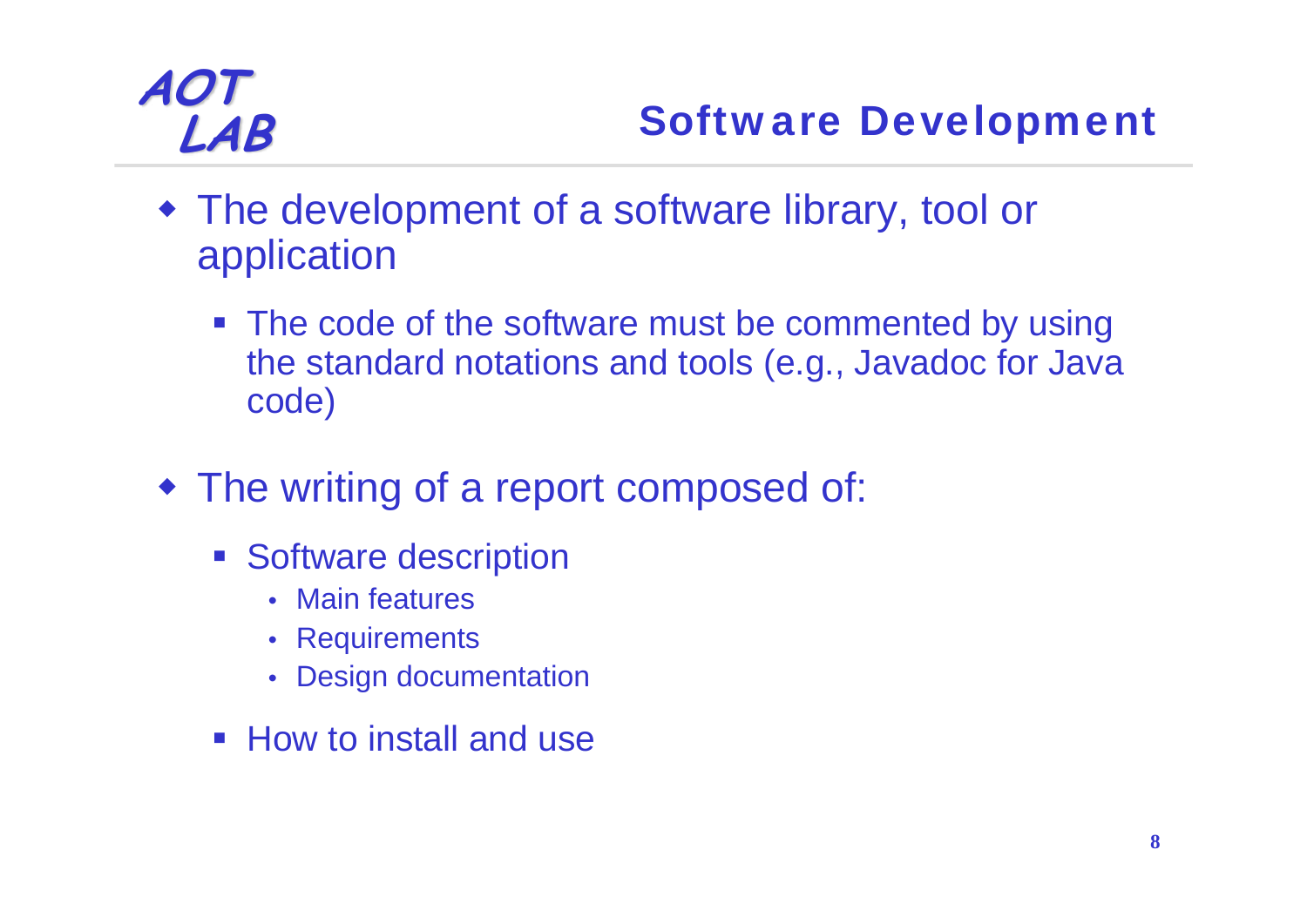### Office:

Palazzina 1 – Sede Scientifica Ingegneria Parco Area delle Scienze 181A

- Phone number: 0521 90 5728
- Fax number: 0521 90 5723
- Email: [agostino.poggi@unipr.it](mailto:agostino.poggi@unipr.it)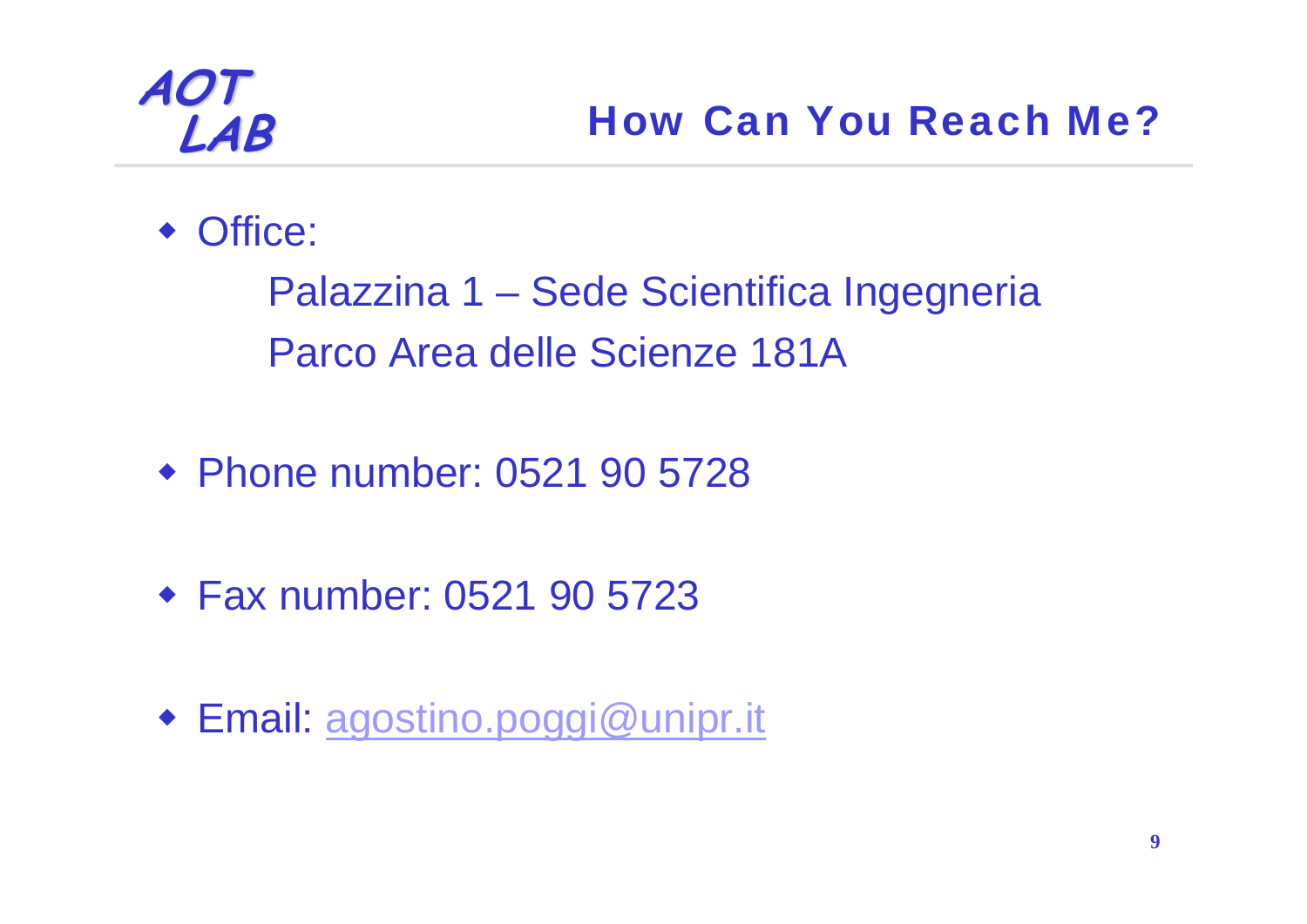### **AOT LAB**

### How Can You ReachMichele Tomaiuolo?

### Office:

Palazzina 1 – Sede Scientifica Ingegneria Parco Area delle Scienze 181A

- Phone number: 0521 90 5708
- Fax number: 0521 90 5723
- Email: [michele.tomaiuolo@unipr.it](mailto:michele.tomaiuolo@unipr.it)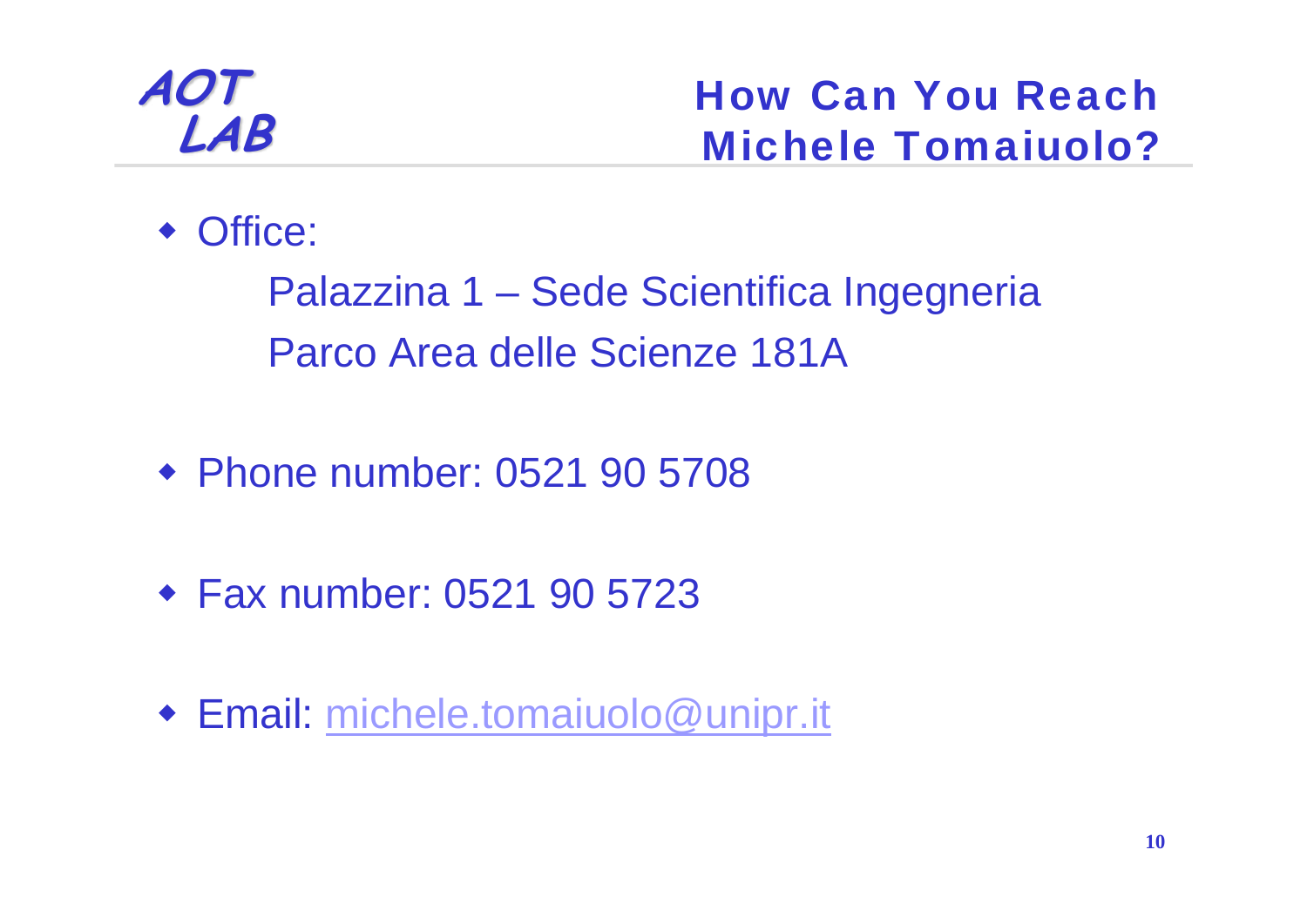### **What's the Difference?**



#### **Mainframe**

### **PC & WS & Network**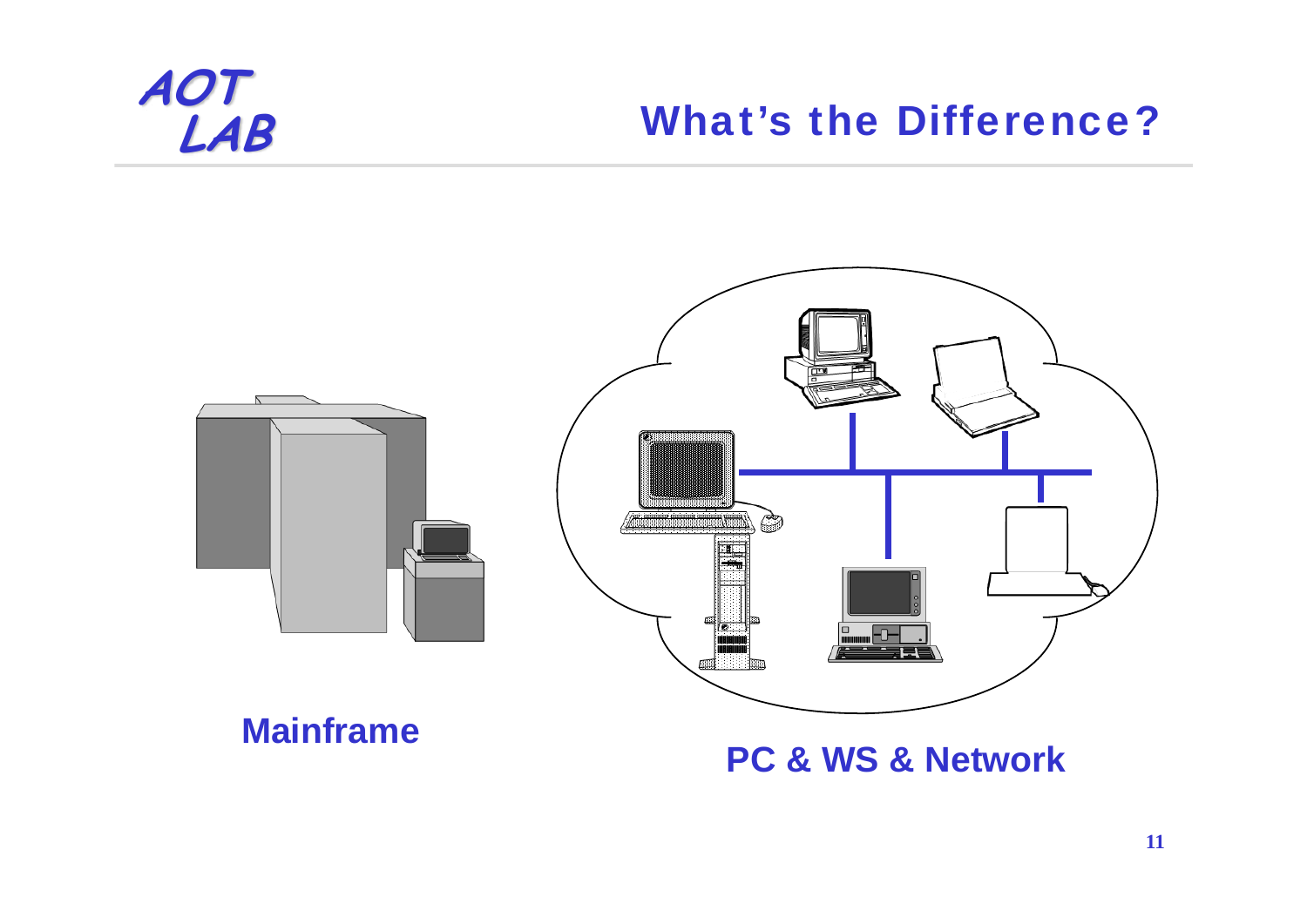- Information access
	- Remote files (FTP, P2P)
	- Remote Web pages (Web browser)
- Resource sharing
	- $\mathcal{L}_{\mathcal{A}}$ **Printers**
	- Hard disks
	- CPU (remote login)
- Remote interaction
	- $\mathcal{L}_{\mathcal{A}}$  Off-line
		- email
	- $\mathcal{L}^{\mathcal{L}}$  On-line
		- Among cooperative application programs
		- Among humans
		- Among both programs and humans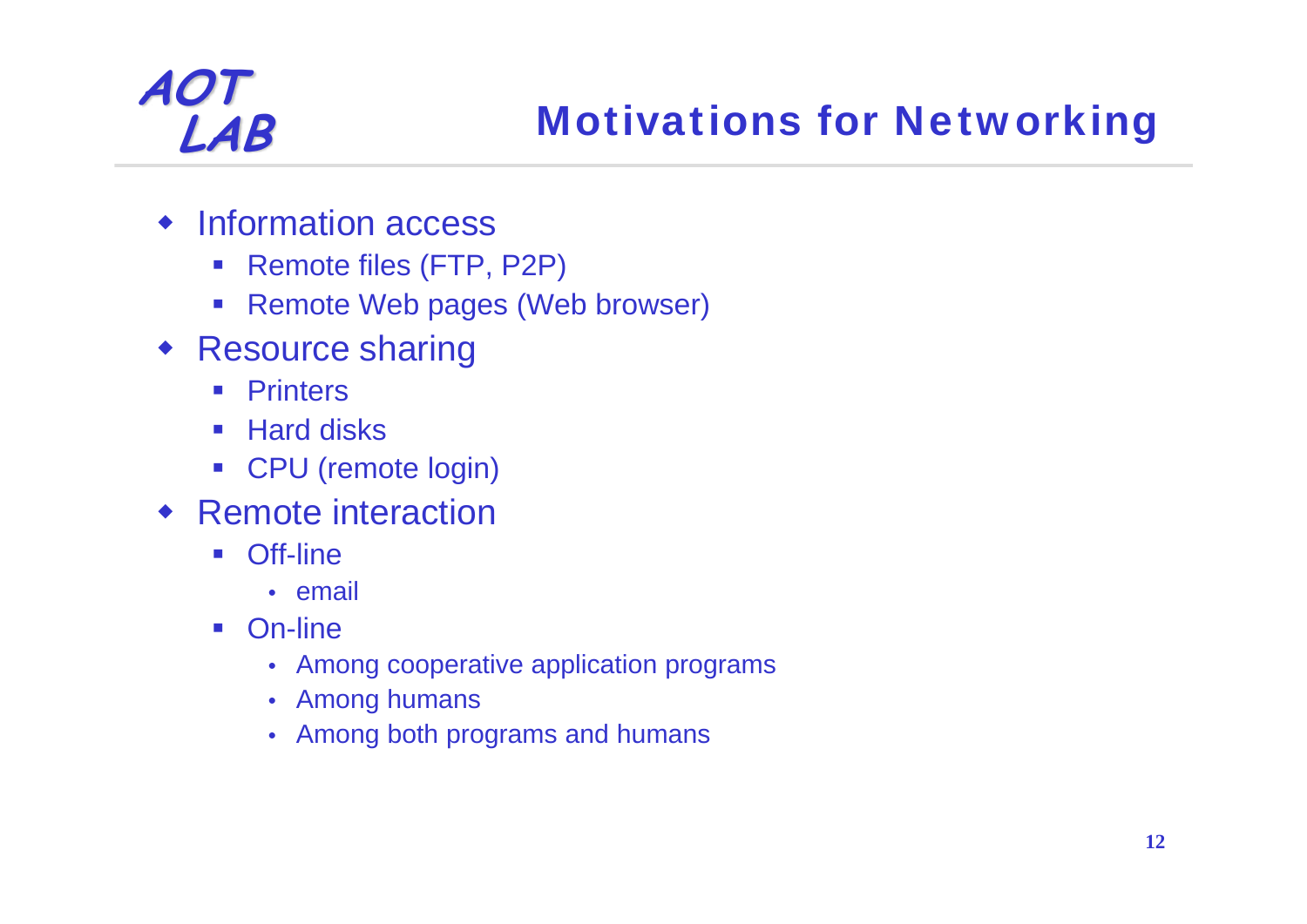- **\* Transmission hardware**
- Special purpose hardware devices
	- **Interconnects transmission hardware**
	- **EX Control transmission**
	- Run protocol software
- Protocol software
	- **Encodes and formats data**
	- $\mathbb{R}^3$ Detects and corrects errors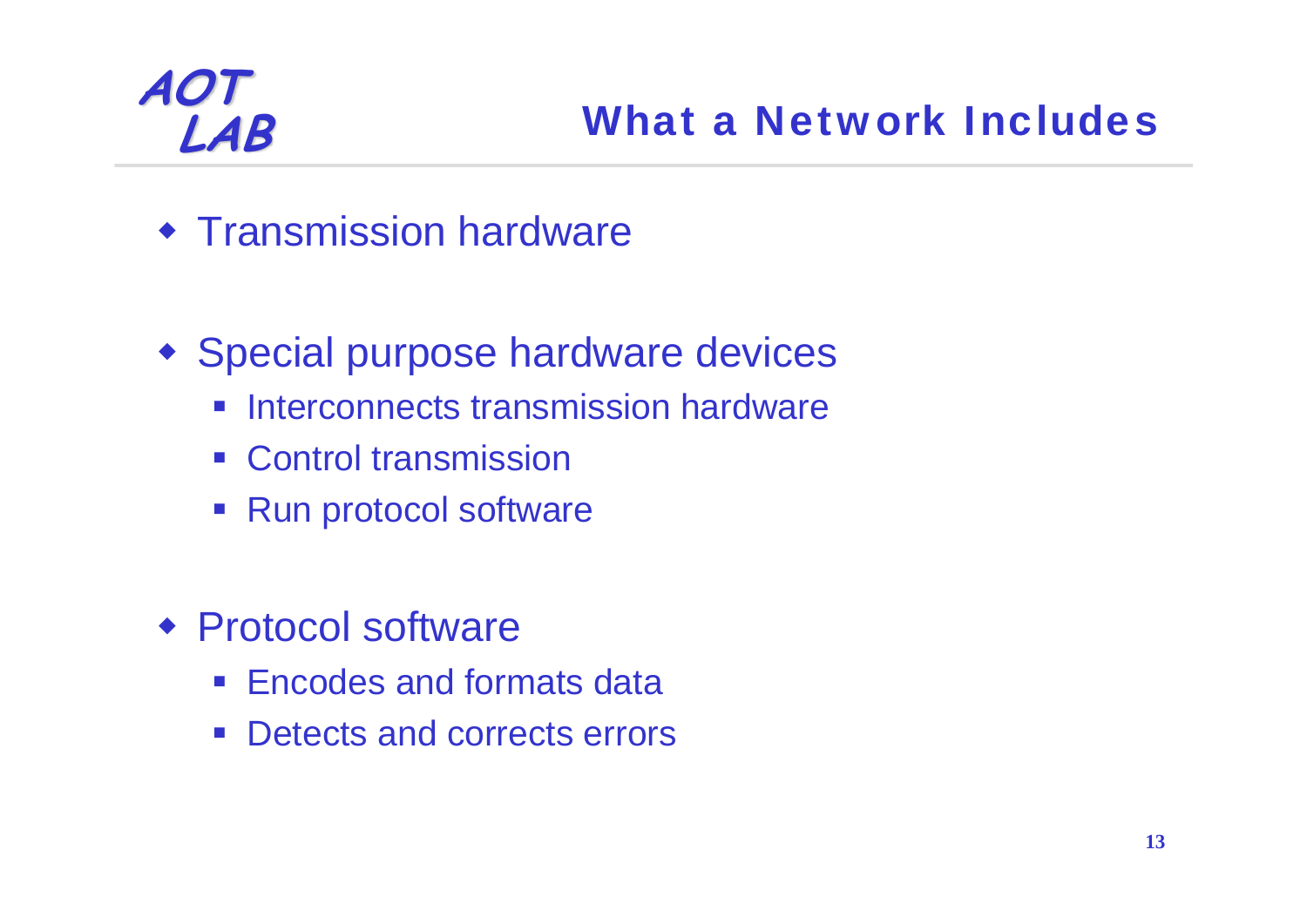

### **LAB** What a Network Does

- Provides communication from one application to another that is
	- $\mathcal{L}_{\mathcal{A}}$ Reliable
	- **Eair**
	- $\mathcal{L}_{\mathrm{eff}}$ **Efficient**
- ♦ Automatically detects and corrects
	- $\mathcal{L}_{\mathcal{A}}$ Data corruption
	- Data loss
	- **Duplication**
	- **Dut-of-order delivery**
- ♦ Automatically finds optimal path from source to destination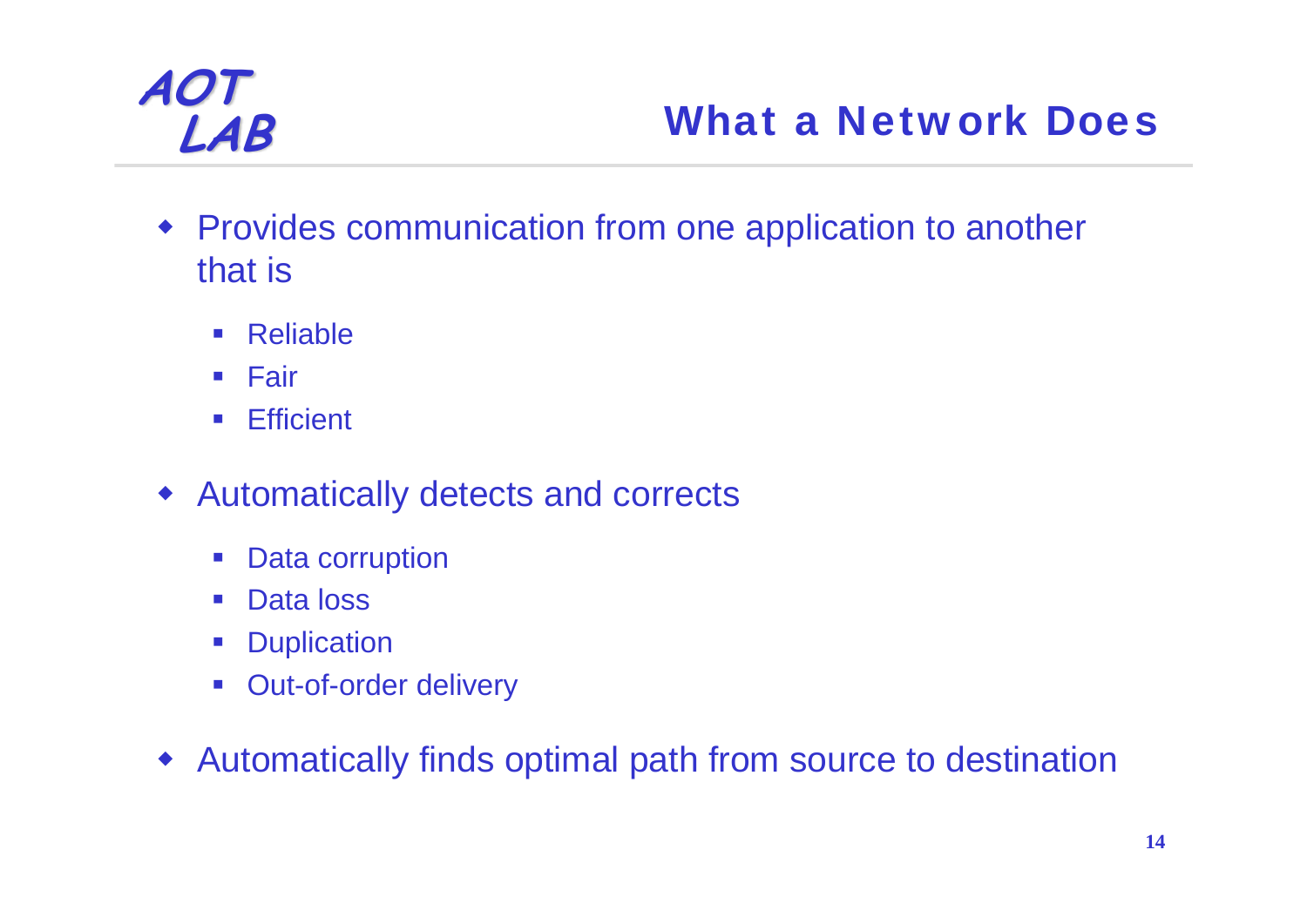## **Simplified Communication Model**



**AOT**

(b) Example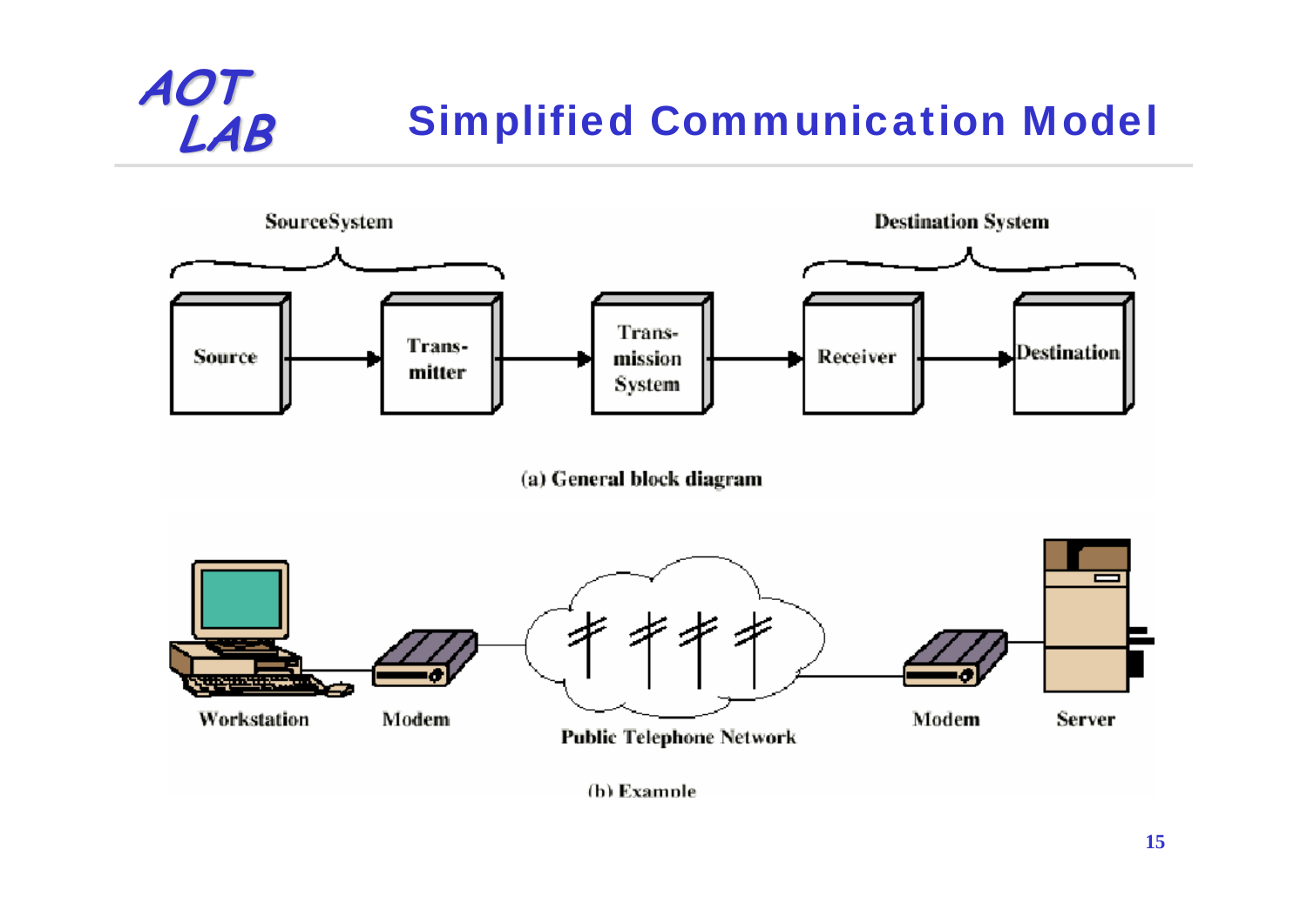### **AOT Simplified Data Communication Model**

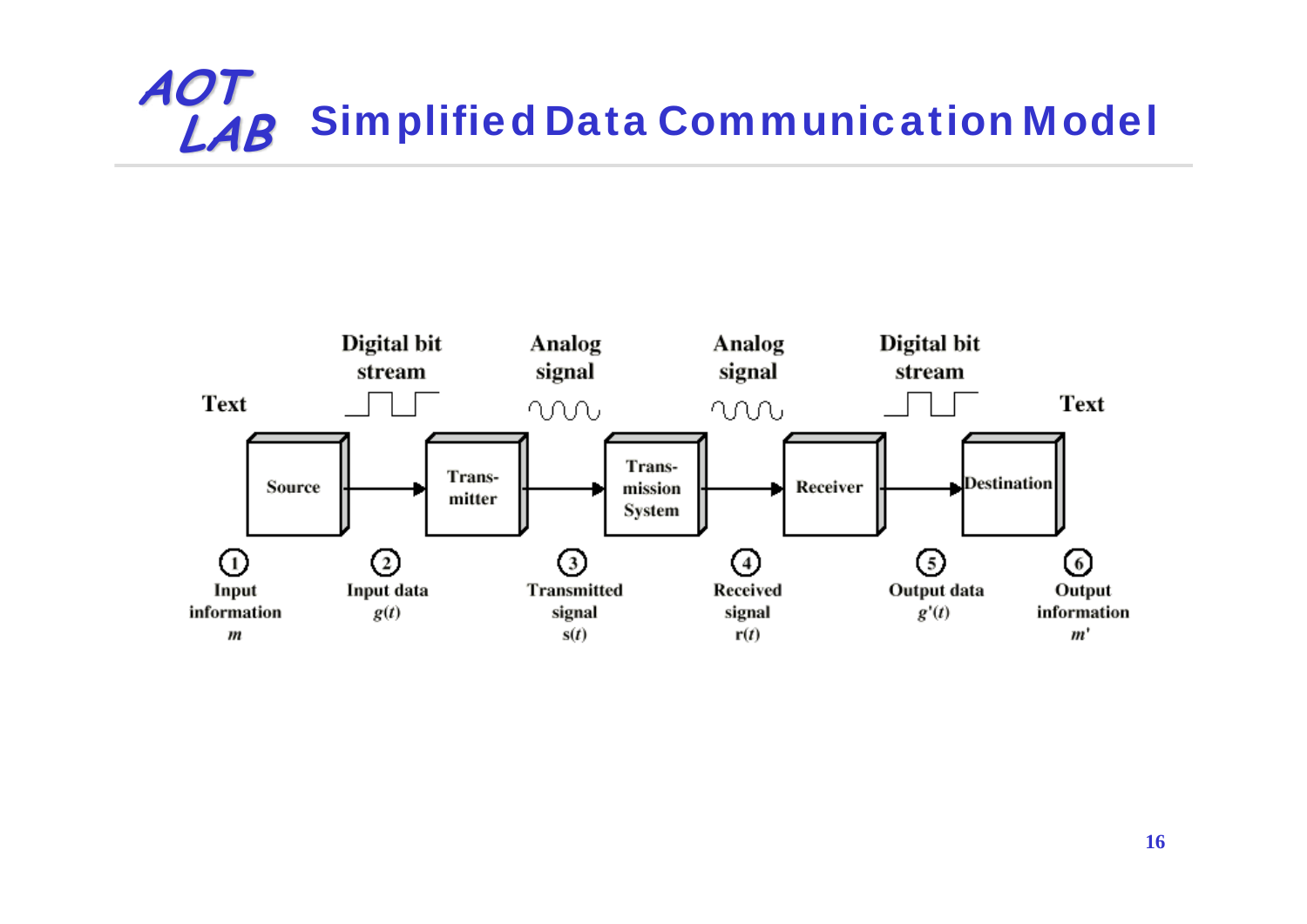## **Simplified Network Model**

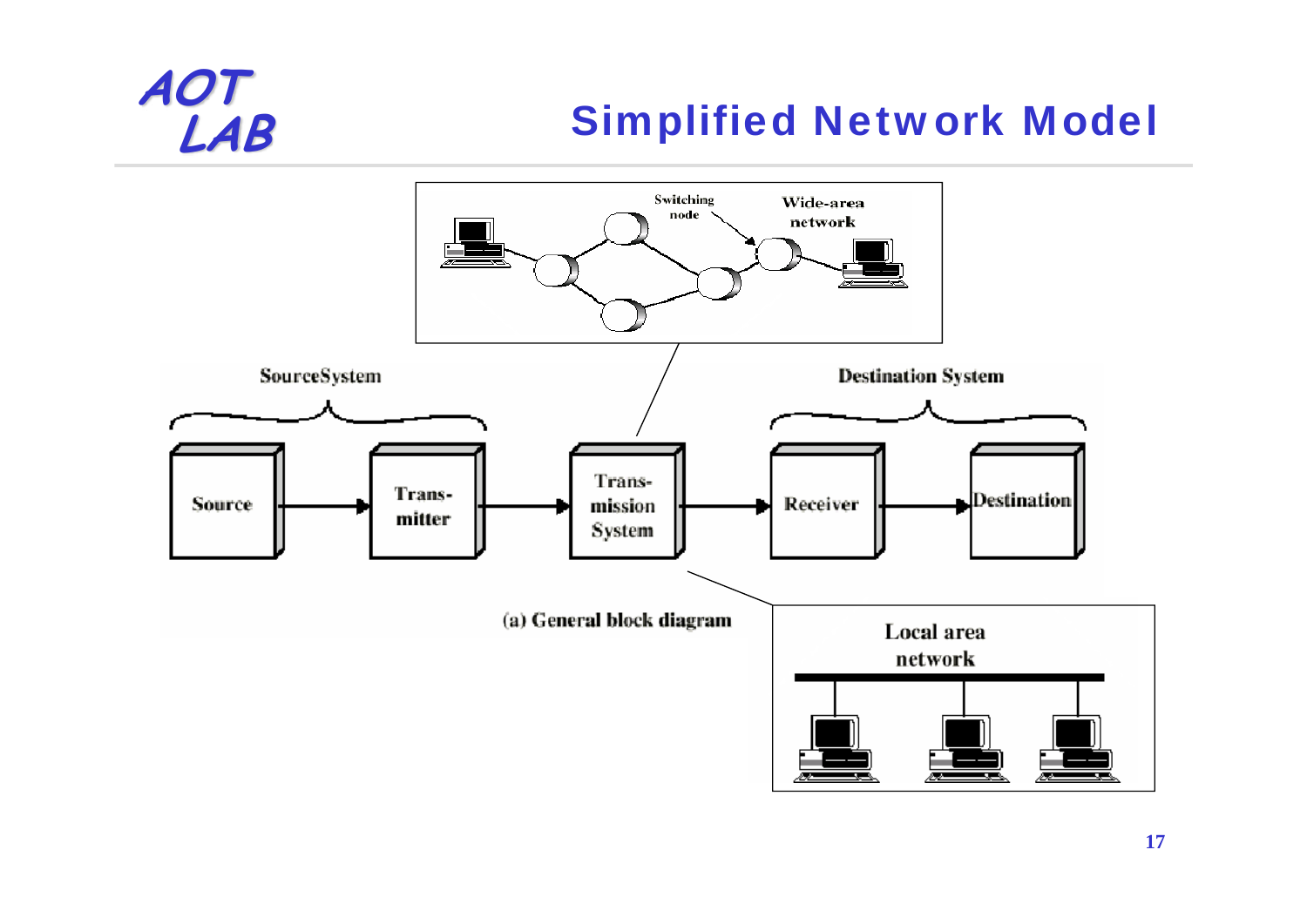



- Required to allow for interoperability between equipment
- Advantages
	- **Ensures a large market for equipment and software**
	- **Allows products from different vendors to communicate**
- Disadvantages
	- **Freeze technology**
	- **May be multiple standards for the same thing**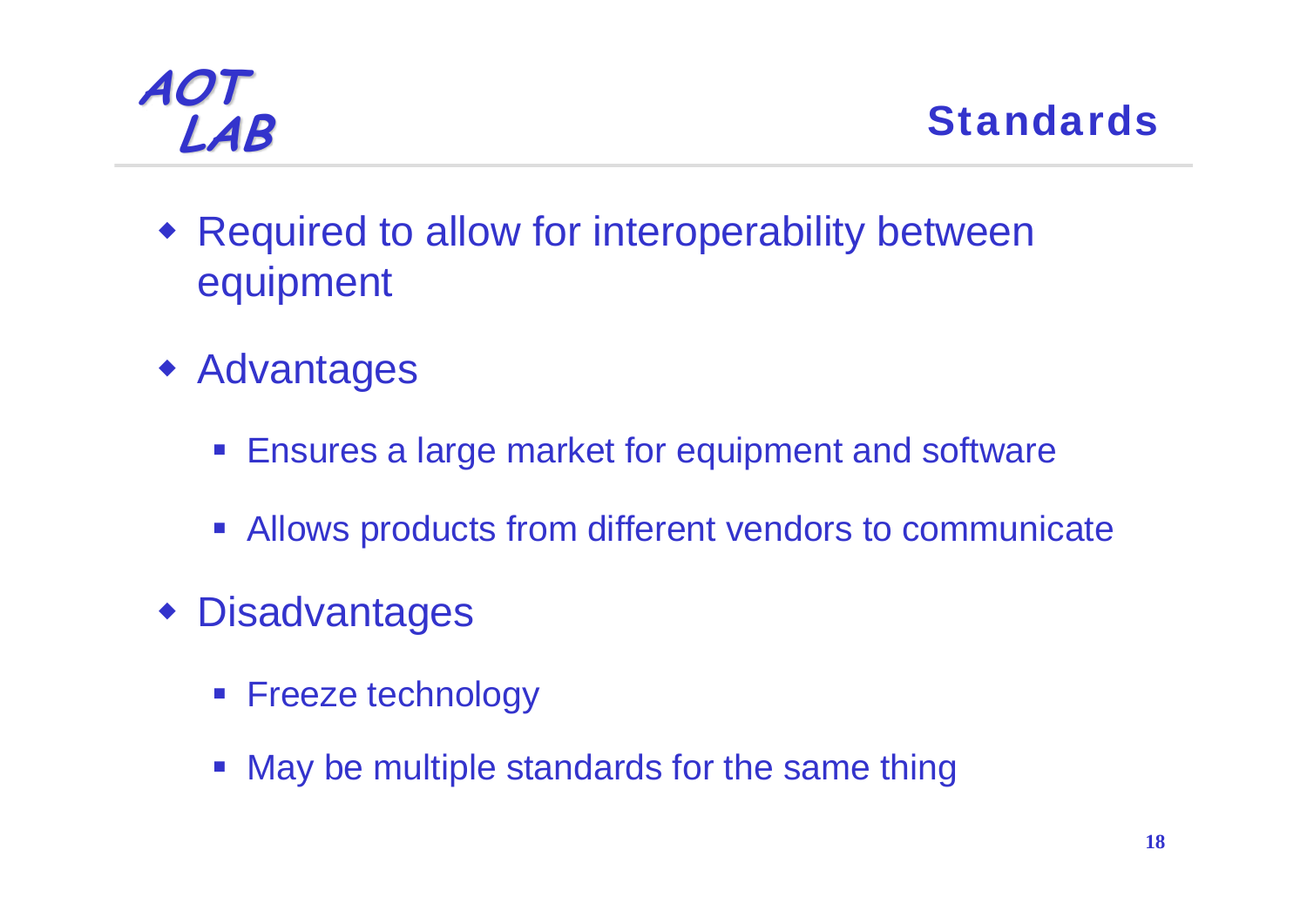

### **Standards**



| Preamble | יכטנ<br>addr | ddr |  |  |
|----------|--------------|-----|--|--|
|----------|--------------|-----|--|--|

| LШ<br>P Header |  |
|----------------|--|
|----------------|--|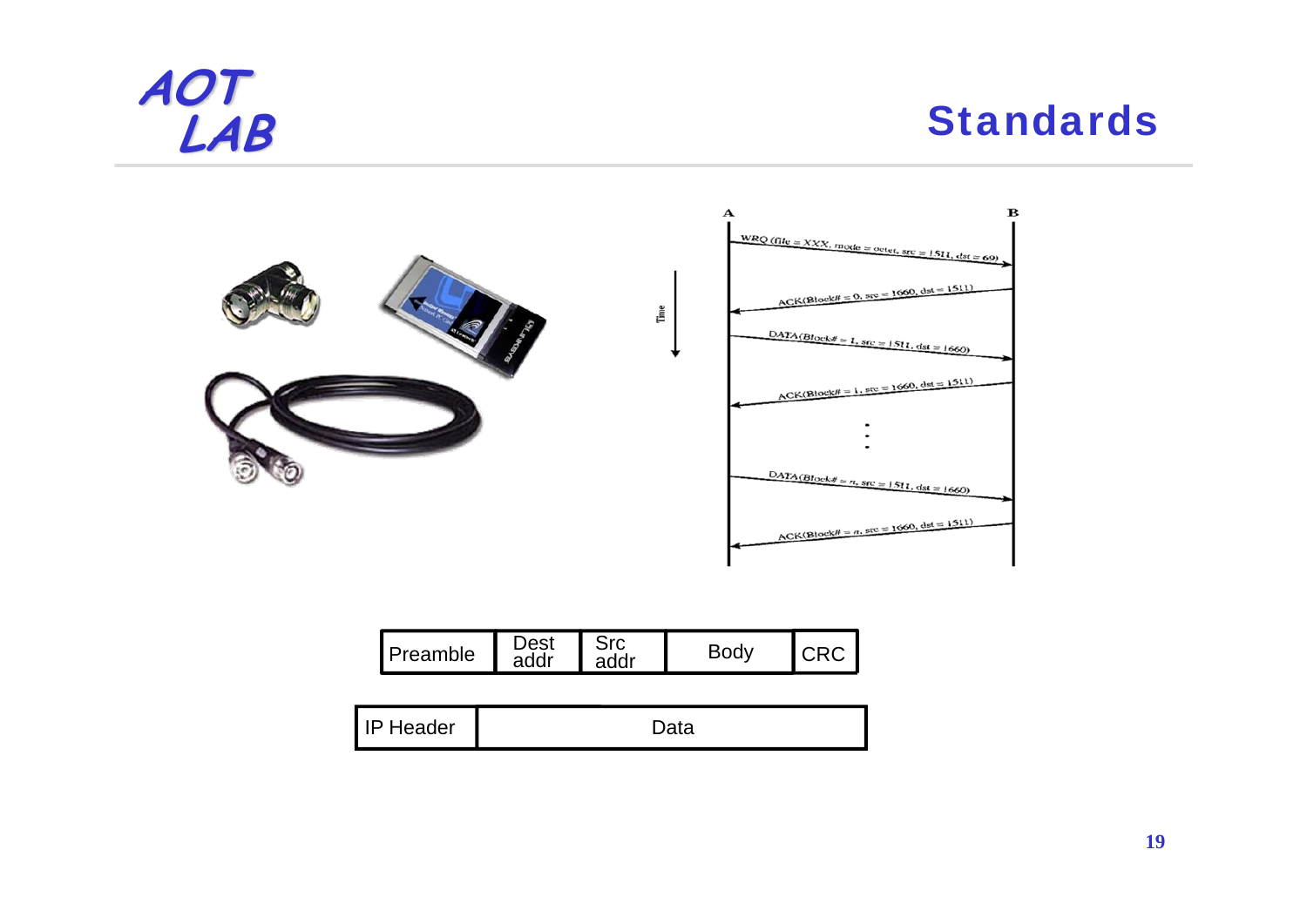- **International Telecommunication Union (ITU) which** develops worldwide standards for telecommunication technologies
- Consultative Committee for International Telegraph and Telephone (CCITT) is responsible for development of Communication standards
- **Institute of Electrical and Electronic Engineers (IEEE)**
- International Standardization Organization (ISO) is responsible for a wide range of standards including networking standards